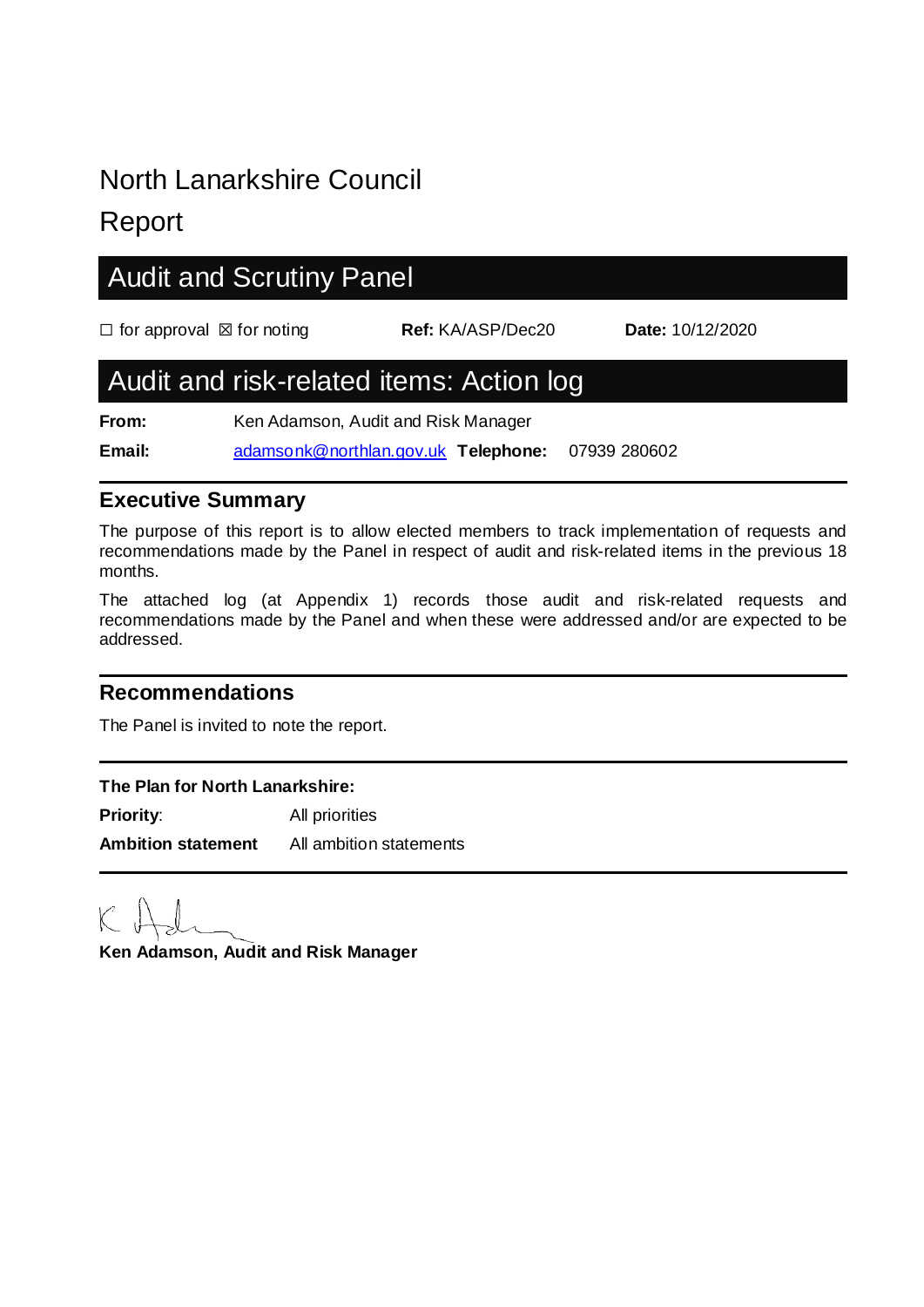| <b>Meeting</b>    | Requests and/or recommendations for action                                                                                                                                                                                      | <b>Status</b>                                                                                                                                                                                                                                                                                                                                                                            |
|-------------------|---------------------------------------------------------------------------------------------------------------------------------------------------------------------------------------------------------------------------------|------------------------------------------------------------------------------------------------------------------------------------------------------------------------------------------------------------------------------------------------------------------------------------------------------------------------------------------------------------------------------------------|
| October<br>2020   | Implementation by Management of actions agreed in response to External<br>Audit's recommendations to be monitored through reports from Internal<br>Audit.                                                                       | Outstanding - The short time between the meeting in late-October and the<br>deadlines for reports for this meeting precluded inclusion of relevant agreed<br>actions in the most recent External Audit reports for this cycle but the actions will<br>be followed-up and reported as part of Internal Audit follow-up reports with effect<br>from the next 'audit' meeting of the Panel. |
| September<br>2020 | A report be submitted to the next (audit) meeting of the Panel outlining<br>the route map and timescales for the achievement of PCI DSS<br>compliance.                                                                          | <b>Complete</b> $-$ A report on this matter is included as a separate agenda item for this<br>meeting.                                                                                                                                                                                                                                                                                   |
|                   | Internal Audit provide a report to future meetings of the Panel reporting<br>progress made by management implementing agreed management<br>actions in relation to all audit recommendations categorised as "red" or<br>"amber". | <b>Complete</b> $-$ A report on this matter is included as a separate agenda item for this<br>meeting.                                                                                                                                                                                                                                                                                   |
| December<br>2019  | Submit reports on the following two corporate risks:<br>Information security and information governance<br>$\bullet$<br>Business continuity planning                                                                            | Partially complete - Internal Audit are currently completing a piece of work in<br>relation to information security and information governance which will now be<br>reported to the Panel in the next committee cycle.                                                                                                                                                                   |
|                   |                                                                                                                                                                                                                                 | A report from management on the lessons learned to date from the Council's<br>response to the public health emergency (which included reflections on the<br>Council's business continuity arrangements) was submitted to the Policy and<br>Strategy Committee in August.                                                                                                                 |
|                   |                                                                                                                                                                                                                                 | BCP is also a key corporate risk and a report updating members on the current<br>management and assessment of that risk is included as a separate agenda item<br>for this meeting.                                                                                                                                                                                                       |
|                   | Future annual Whistleblowing Reports be remitted to the Panel from<br>Policy and Strategy                                                                                                                                       | Outstanding - report will be remitted to the Panel after it is next considered by<br>the Policy and Strategy Committee.                                                                                                                                                                                                                                                                  |
|                   | A report on progress re-implementation of 1140 hours be submitted by<br>the Service to the next meeting of the Education and Families<br>Committee with a further report on this issue to the Panel in due course               | Partially complete - A report from relevant management on this issue was<br>submitted to the February meeting of the Education and Families Committee.<br>Internal Audit are monitoring progress and will report to the Panel, as appropriate,<br>as part of planned work to be undertaken in the 2020-21 work programme.                                                                |
| September<br>2019 | Submit a further report to a future meeting of the Panel in relation to<br>compliance with the PCI-DSS.                                                                                                                         | <b>Complete</b> – A report from relevant management on this issue was included on<br>the agenda for the September 2020 meeting of the Panel.                                                                                                                                                                                                                                             |
|                   | Submit a report to the meeting of the Education and Families Committee<br>on 12 November regarding the Scottish Attainment Challenge, with<br>specific reference to guidance and outcomes.                                      | <b>Complete</b> – A report from relevant management on this issue was submitted to<br>the Education and Families Committee in November 2019.                                                                                                                                                                                                                                             |

#### **Appendix 1 Audit and risk related items: Action log**